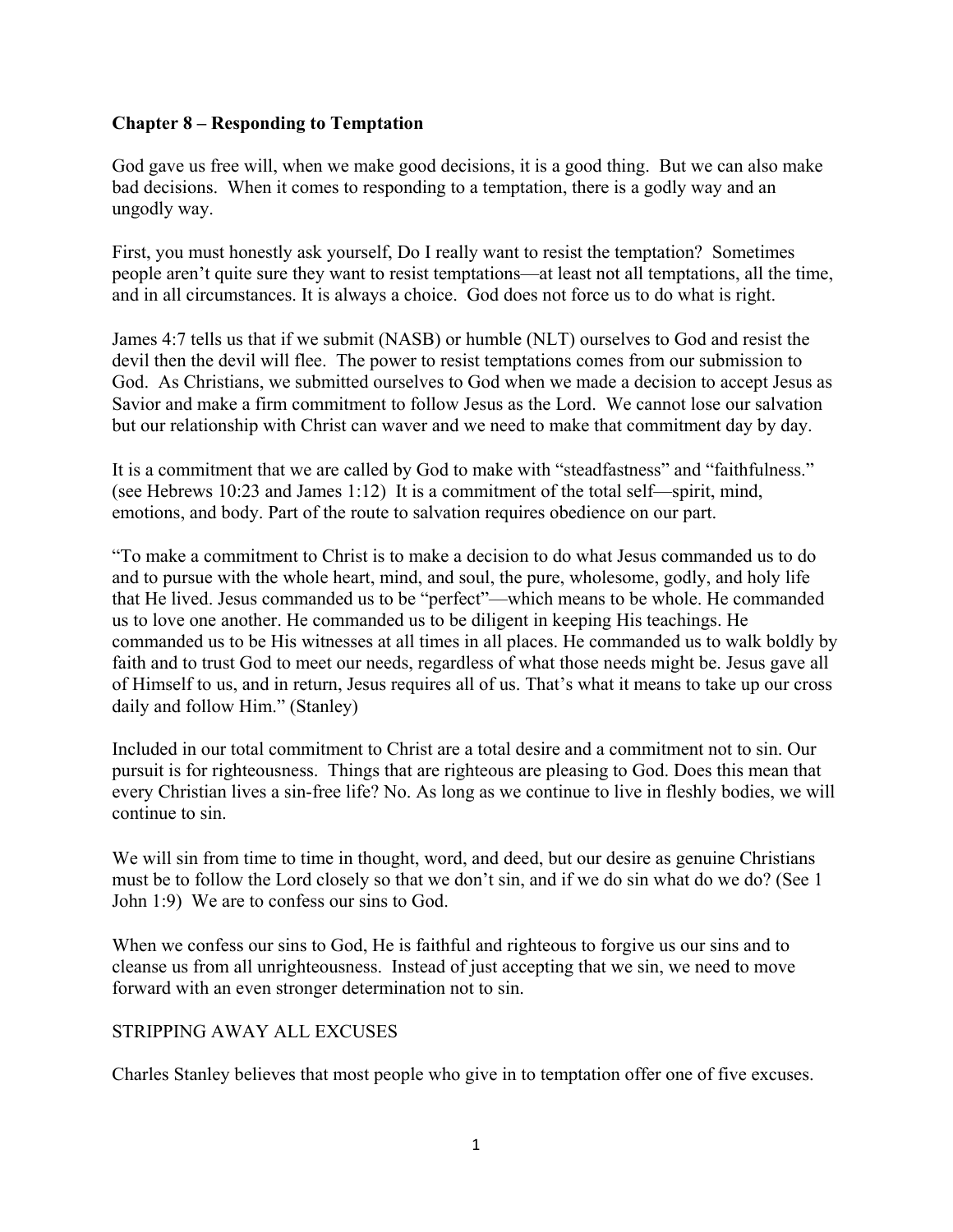EXCUSE #1 SOMEBODY MADE ME DO IT

Genesis 3:12. What does Adam say? "The woman whom You gave to be with me, she gave me of the tree, and I ate". To err is human but to find someone to blame it on, is even more human.

Read Proverbs 1:10–16. *10 My son, if sinners entice you, Do not consent. 11 If they say, "Come with us, Let us lie in wait for blood, Let us ambush the innocent without cause; 12 Let us swallow them alive like Sheol, Even whole, as those who go down to the pit; 13 We will find all kinds of precious wealth, We will fill our houses with spoil; 14 Throw in your lot with us, We shall all have one purse," 15 My son, do not walk in the way with them. Keep your feet from their path, 16 For their feet run to evil And they hasten to shed blood."* 

What excuses do you see in these verses? "Everybody is doing it" and "Nobody will ever know".

God is omniscient. He knows when we have sinned. He is waiting for us to make it right by confessing the sin. Read Genesis 3:8-11*. 8 They heard the sound of the Lord God walking in the garden in the cool of the day, and the man and his wife hid themselves from the presence of the Lord God among the trees of the garden. 9 Then the Lord God called to the man, and said to him, "Where are you?" 10 He said, "I heard the sound of You in the garden, and I was afraid because I was naked; so I hid myself." 11 And He said, "Who told you that you were naked? Have you eaten from the tree of which I commanded you not to eat?"* 

Did God know what had happened in the Garden that morning? Yes and He knows when we sin.

#### EXCUSE #2 GOD MADE ME DO IT

The person who offers this excuse believes, in essence, "God allowed it the temptation to happen, so God sent this temptation." James 1:13–18 tells us, *"13 Let no one say when he is tempted, "I am being tempted by God"; for God cannot be tempted by evil, and He Himself does not tempt anyone. 14 But each one is tempted when he is carried away and enticed by his own lust. 15 Then when lust has conceived, it gives birth to sin; and when sin is accomplished, it brings forth death. 16 Do not be deceived, my beloved brethren. 17 Every good thing given and every perfect gift is from above, coming down from the Father of lights, with whom there is no variation or shifting shadow. 18 In the exercise of His will He brought us forth by the word of truth, so that we would be a kind of first fruits among His creatures."* 

James is telling us that God will never tempt someone to sin.

A temptation is a desire instilled into the heart and mind of a person prompting him to do something that is not good. God never leads a person to use an ungodly method for a godly goal.

#### EXCUSE #3: GOD KNOWS I'M WEAK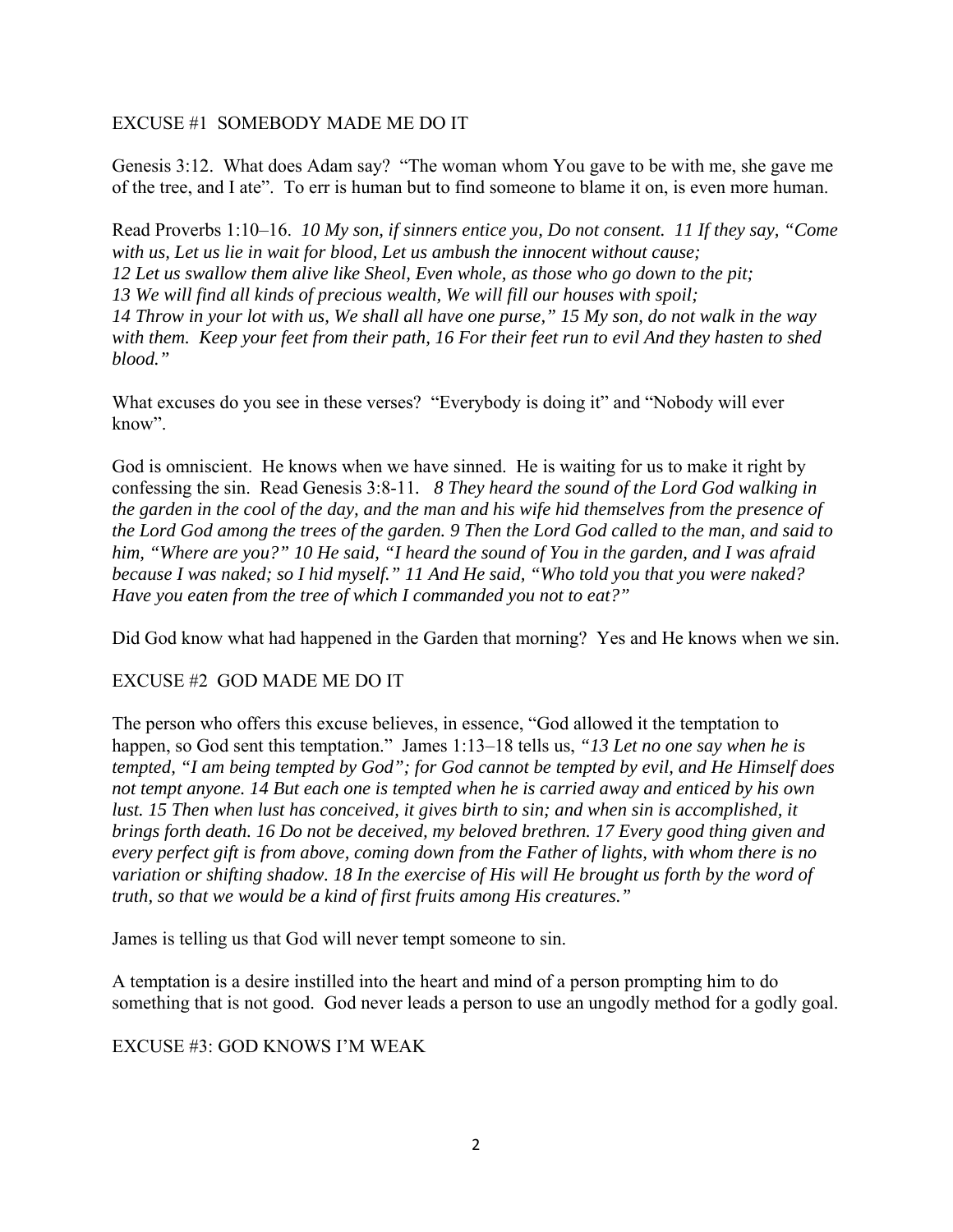When we use this excuse then we blame God for his inability to say no to it. Then we are at our weakest, we must become most dependent on God. 1 Corinthians 10:13 says, "13 *No temptation has overtaken you but such as is common to man; and God is faithful, who will not allow you to be tempted beyond what you are able, but with the temptation will provide the way of escape also, so that you will be able to endure it.* " God will help us resist, or He will make a way out of the temptation for us!

Each of us has the power of choice when it comes to a temptation. We must turn to the Lord and cry out, "Help me!" and He will supply the power, even true willpower. Philippians 4:13 tells us that we "*can do all things through Him who strengthens me*. and 4:19 says, "*my God will supply all your needs according to His riches in glory in Christ Jesus.*" God will give us strength and supply our needs.

Psalm 50:15 tell us that if you "*call upon the name of the Lord and He will help you*."

# EXCUSE #4: THIS IS DIFFERENT

"The person who uses this excuse believes that he is being tempted in some unusual way; therefore, he normal rules and commandments of the Bible don't apply to him. He believes he is justified because the temptation "came out of the blue" or "was unlike anything I've ever experienced before." (Stanley)

Sometimes people will say, "I don't know anybody else who has ever faced this." Or they say, "It didn't seem like a sin at the time. The person told me that what I was doing was permissible and even desirable in God's eyes."

1 Cor. 10:12 (NLT) says "*If you think you are standing strong, be careful not to fall.*" In other words, don't ever think that you are beyond the rules of the Bible, or that you have the ability in yourself to determine right and wrong apart from God's Word. Don't ever think that you are beyond being tempted or tricked into doing what is evil.

We have read 1 Corinthians 10:13 a number of times throughout this study. There is nothing new regarding temptation today or when Jesus walked this earth. God will give you a way out when you are tempted. You don't have to give in.

# EXCUSE #5: I'VE THOUGHT ABOUT IT, SO I MIGHT AS WELL DO IT

One of the devil's lies is that if you think a sinful thought and it is the same as committing a sinful deed, you might as well do it. Jesus tells us in Matthew 5:21-23 and 27-28 that "*21 You have heard that the ancients were told, 'You shall not commit murder' and 'Whoever commits murder shall be liable to the court.' 22 But I say to you that everyone who is angry with his brother shall be guilty before the court; and whoever says to his brother, 'You good-fornothing,' shall be guilty before the supreme court; and whoever says, 'You fool,' shall be guilty enough to go into the fiery hell. 23 Therefore if you are presenting your offering at the altar, and there remember that your brother has something against you, . . . 27 "You have heard*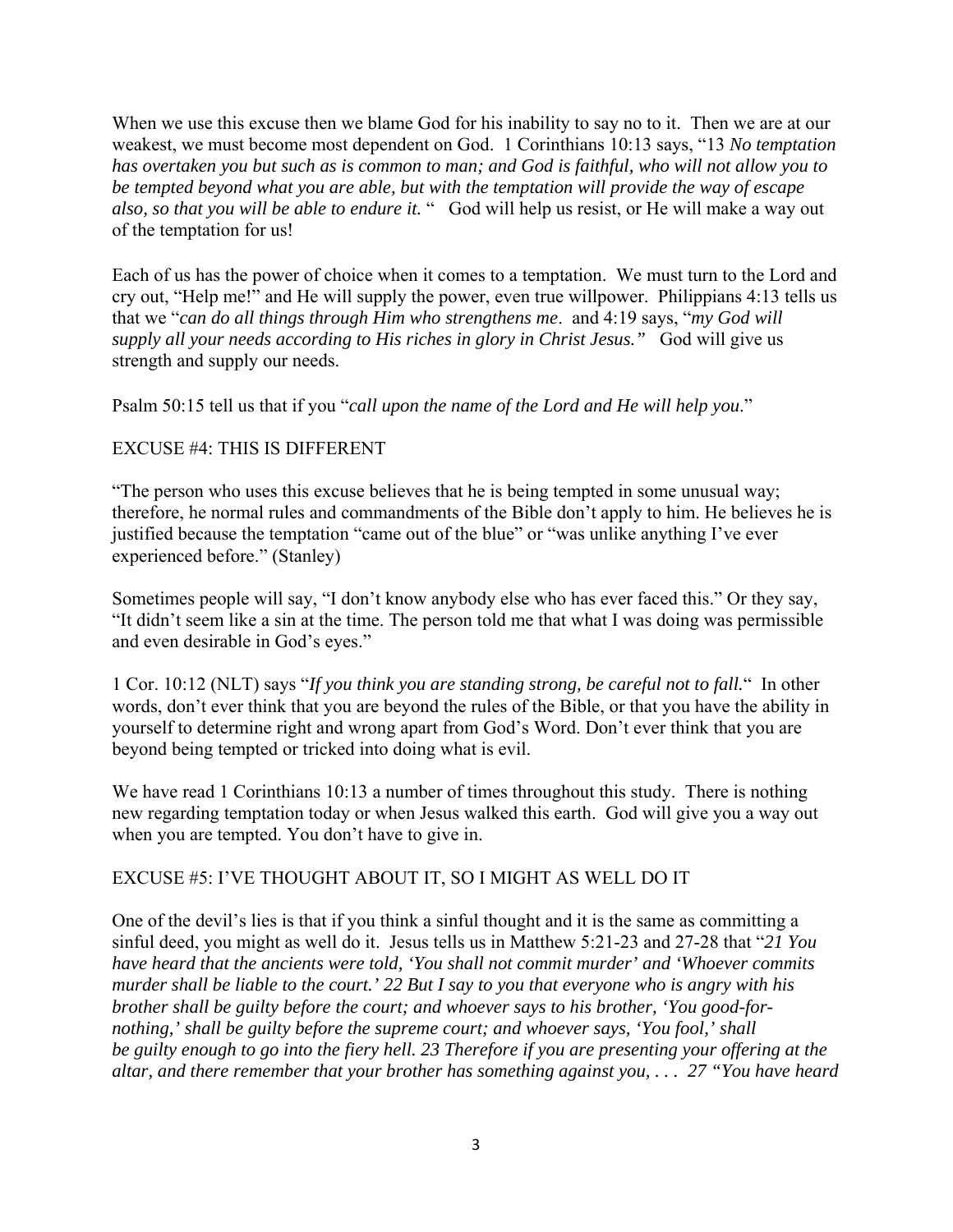*that it was said, 'You shall not commit adultery'; 28 but I say to you that everyone who looks at a woman with lust for her has already committed adultery with her in his heart."* 

The person who lusts is entertaining adultery and hatred can become murder in his heart. The people to whom Jesus was speaking believed that it didn't matter what a person thought or felt. It only mattered what a person did. Remember what we said a few weeks ago, it all starts with a thought. The thought may lead to worse things.

No person can keep from thinking a negative, wrong, or sinful thought from time to time. Thoughts come. The good thoughts should stick and take root. The negative, wrong, and sinful thoughts need to be released immediately.

### LEARN HOW TO RESIST

Resisting temptation is a learning process. It is not as easy as we think.

Part of the reason for attending a church is to be with like minded believers but we also attend to be encouraged to stay on the straight and narrow. One way to help you resist temptation is to go to someone you know who is also tempted in that area and has successfully responded in resisting the temptation and refusing to yield to it.

We also have Jesus as an example.

Read Matthew 4:1–11. Considering that Jesus was fully human. He fasted for 40 days so he was in a weakened state and hungry. Also Jesus was perfect in His humanity in ways we aren't. We are born with a sin nature. Jesus was not.

More was at stake between Jesus and Satan than you and I versus Satan. If Jesus fell for Satan's tricks and temptations, then the salvation of the world would never have happened. Jesus HAD to be a perfect sacrifice.

The devil began his temptations with the word 'if'. He attempted to cast doubt who Jesus was and His relationship with God, the Father.

The devil attempts to call into question our relationship with God and your gifts and who you are in Christ Jesus. He attempts to call into question the presence and work of the Holy Spirit in and through your life.

# THE DEVIL PRESENTS WHAT SEEMS REASONABLE

Satan first attacks Jesus' physical need. (Matthew 4:3) He attacks His hunger. I can barely skip one meal, let alone 120 meals.

So what would have been wrong with Jesus doing what Satan had suggested? God does not do what the devil entices or tells Him to do!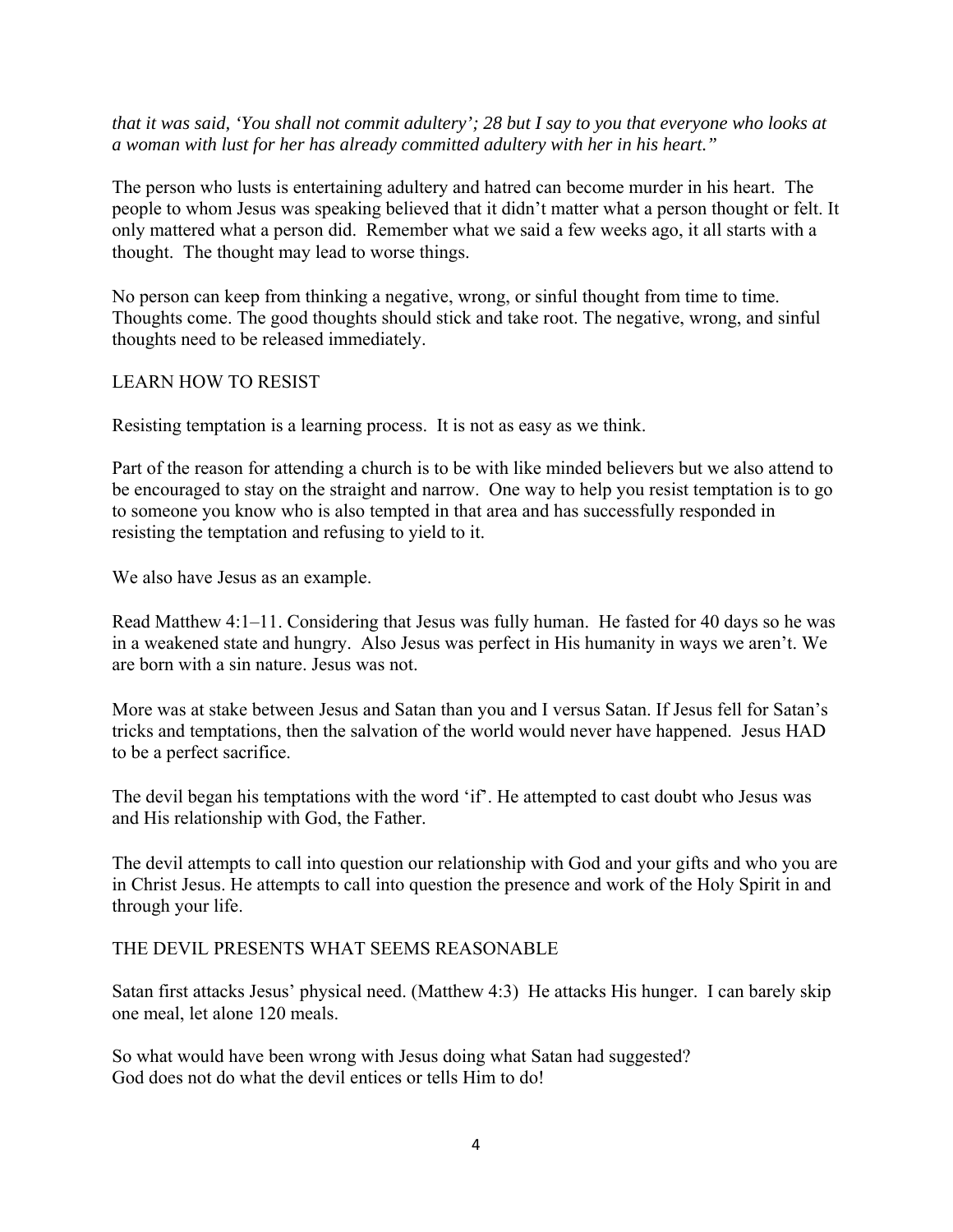### THE DEVIL OFFERS QUESTIONABLE METHODS

Read Matthew 4:6. The devil then appealed to Jesus' need to have a following. "This temptation presented a questionable methodology. The devil was appealing to Jesus to accomplish His purpose on the earth through certain means that would be quick, flamboyant, and irrefutable. It was not God's way for providing atonement for the sins of the whole world. God's methodology required the death of Jesus on the cross." (Stanley)

When the devil issued this temptation to Jesus, he threw in a couple of Bible verses to try to convince Jesus that it really was a good method for Jesus to use. The devil was quoting Psalm  $91:11-12$ 

In the last chapter, I used the example of Jacob and Rebekah stealing Esau's birthright. It was going to happen, they just helped it along. Today we might say, "They can't afford the home on just one salary." The devil says, "Move in together. You're going to get married anyway."

The goals are godly. There's certainly nothing ungodly about marriage. There's nothing ungodly about owning a home. But the method is all wrong in light of God's Word!

### THE DEVIL NEVER PRESENTS THE RIGHT TIMETABLE

Matthew 4:8 says, *8 Again, the devil \*took Him to a very high mountain and \*showed Him all the kingdoms of the world and their glory."* How was Satan wrong? The devil did not have the authority to give all the kingdoms to Jesus, not eternally. The devil was attempting to keep Jesus from doing the one thing that would secure the kingdoms of the earth for Jesus—which was the sacrifice of His blood and death on the cross. He was trying to trip up Jesus on timing. The devil will come to you with temptations that seem reasonable.

"The devil will come to you with temptations that are totally wrong when it comes to timing. He will tell you that he can give you something that he truly cannot give you. The devil's timing is never the right timing. The devil's claim to being able to do something eternally good is never a valid claim!" (Stanley)

# HOW JESUS RESPONDED TO TEMPTATION

Jesus is our role model. The way He responded to temptation is the way we are to respond to it. He quoted the Word of God to the devil. If this method was good enough to be used by Jesus, it's a method that is good enough for any of us to use.

In verses 3-4 Satan says, "If You are the Son of God, command that these stones become bread," Jesus answered by quoting Deuteronomy 8:3.

In verses 6-7 Satan says "throw yourself down", angels will save you and Jesus replied by quoting Deuteronomy 6:16. The devil's methods never produce anything that is eternally beneficial.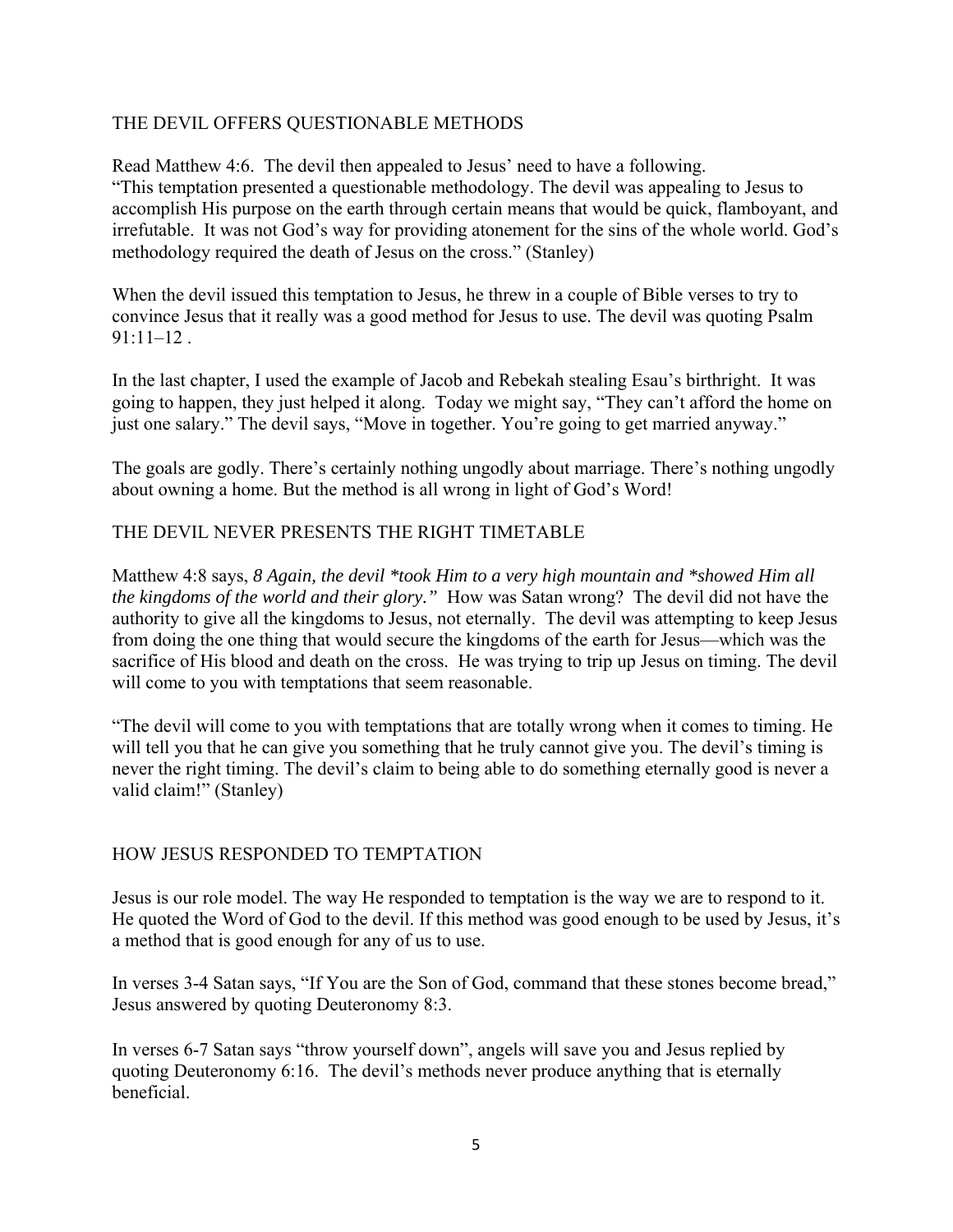In verses 8-9 Satan offers Jesus all the kingdoms of the world. Jesus answers with Deuteronomy 6:13. He reminds Satan that only God has the authority to give Jesus these things. The devil should be worshiping Jesus and serving Him.

#### THE PATTERN OF OUR RESPONSE

The temptation of Jesus in the wilderness gives us the pattern of response we are to use when the devil tempts us. There is no substitute for replying to the devil's temptations with a verbal spoken-aloud quote of the Word of God. Eve entered into a conversation with the devil and yielded to temptation. Jesus replied with a command from Scripture and did not yield to temptation.

There is no substitute for knowing the Word of God. The less you know, the more susceptible you are to the devil's temptations. It is vitally important that you read, study, and memorize the Word of God so you have verses of Scripture already planted in your heart and mind when temptations arise. If you have done this, the Holy Spirit can bring those verses to your memory quickly

Second, Jesus stood on the promises of God that God would meet all of His needs as a human being. You need to know those promises and stand on them as well.

Third, Jesus was 100 percent committed and resolved in His heart and mind that He would choose to do things God's methods to achieve God's goals—and to act in God's timing.

#### DISTANCING YOURSELF FROM THE TEMPTER

How does Jesus finally get Satan to leave? (Matt. 4:10). He said "Away with you" and Satan left. Jesus, in effect, distanced Himself from the tempter.

Consider what happened in the life of Joseph when Potiphar's wife "cast longing eyes on Joseph" and said to him, "Lie with me." (See Genesis 39:7.) What was Joseph's response to the situation? (Genesis 39:12) He "fled and ran outside"

There may be times when a temptation comes to you through another person and there's no time to quote Scripture to that person. You must respond in that moment by fleeing. Walk away.

#### THE BEST TIME TO SAY NO TO A TEMPTATION

The best time to say no to a temptation is immediately. Don't ignore God's warnings!

Samson ignored God's warnings. Samson had a weakness for Philistine women. (Read Judges 14:1–3) He chose to ignore warnings from the Word of God or the advice of his parents.

What was the result of this desire of Samson's in his chosen bride being given to someone else? It resulted in the death of thirty men of Ashkelon, and ultimately his chosen bride's death.